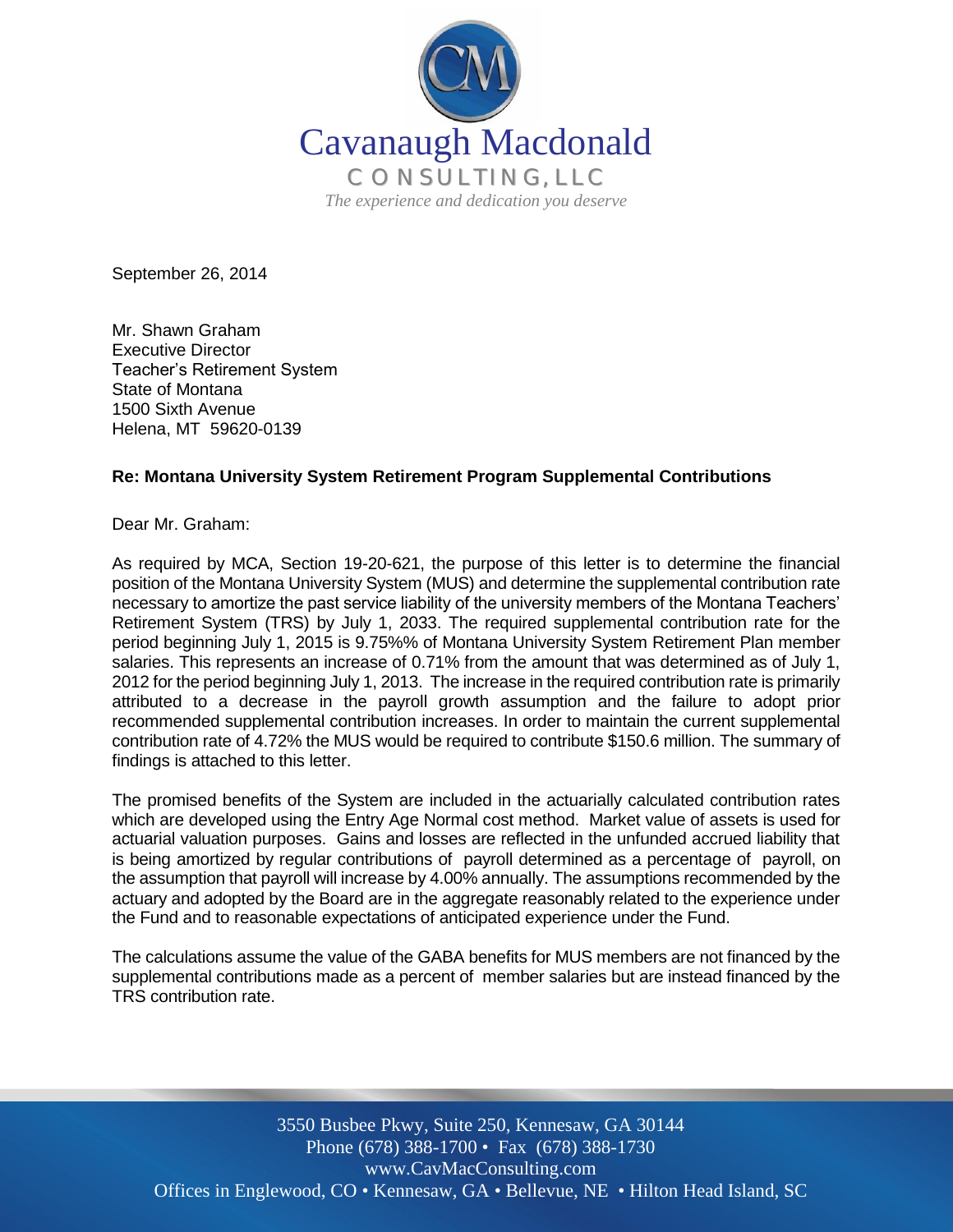September 26, 2014 Mr. Shawn Graham Page 2



This is to certify that the independent consulting actuary is a member of the American Academy of Actuaries and has experience in performing valuations for public retirement systems, that the valuation was prepared in accordance with principles of practice prescribed by the Actuarial Standards Board, and that the actuarial calculations were performed by qualified actuaries in accordance with accepted actuarial procedures, based on the current provisions of the retirement system and on actuarial assumptions that are internally consistent and reasonably based on the actual experience of the System.

Future actuarial results may differ significantly from the current results presented in this letter due to such factors as the following: plan experience differing from that anticipated by the economic or demographic assumptions; changes in economic or demographic assumptions; increases or decreases expected as part of the natural operation of the methodology used for these measurements (such as the end of an amortization period or additional cost or contribution requirements based on the plan's funded status); and changes in plan provisions or applicable law. Since the potential impact of such factors is outside the scope of a normal annual actuarial valuation, an analysis of the range of results is not presented herein.

Respectfully submit,

Elul Mulike

Edward A. Macdonald, ASA, FCA, MAAA Todd Green, ASA, FCA, MAAA President **President** President **Principal and Consulting Actuary** 

EAM:TBG/kc

Todil B. G

S:\Montana Teachers\Valuation\MUSRP Valuation\7-1-2012\2014 MT TRS MUSRP Valuation Results.docx